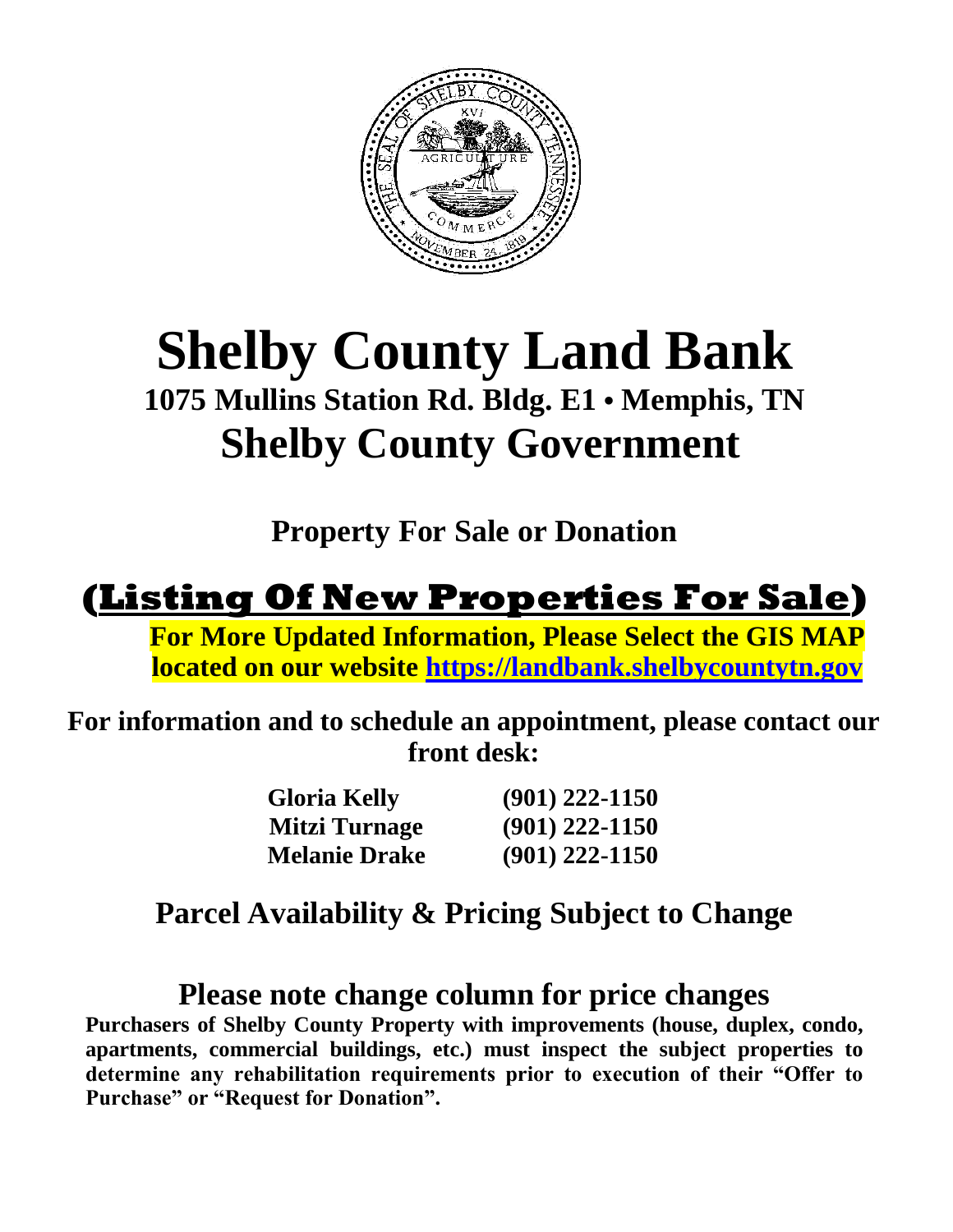

## **Shelby County Land Bank** 584 Adams Ave. . Memphis, TN

# **Shelby County Government**

#### **Property For Sale or Donation**

### ("Status Code" Definitions)

| <b>Status Code</b> | <b>Meaning of Code</b>                                                                |
|--------------------|---------------------------------------------------------------------------------------|
| "BLANK"            | No Change in status since last month's For Sale Listing.                              |
| х                  | New property and/or new asking price appearing on this For Sale Listing.              |
| B                  | Property to be sold or donated - Bundled with another property or properties.         |
| s                  | Property appears on this month's Specials List with a reduced asking price.           |
| S-B                | Property appears on this month's Specials List with a reduced asking price and        |
|                    | is to be sold or donated - Bundled with another property or properties.               |
| <b>Bid Off</b>     | Property still available (i.e. within 10 day bid period) but already has at least two |
|                    | Offers to Purchase.                                                                   |
|                    |                                                                                       |